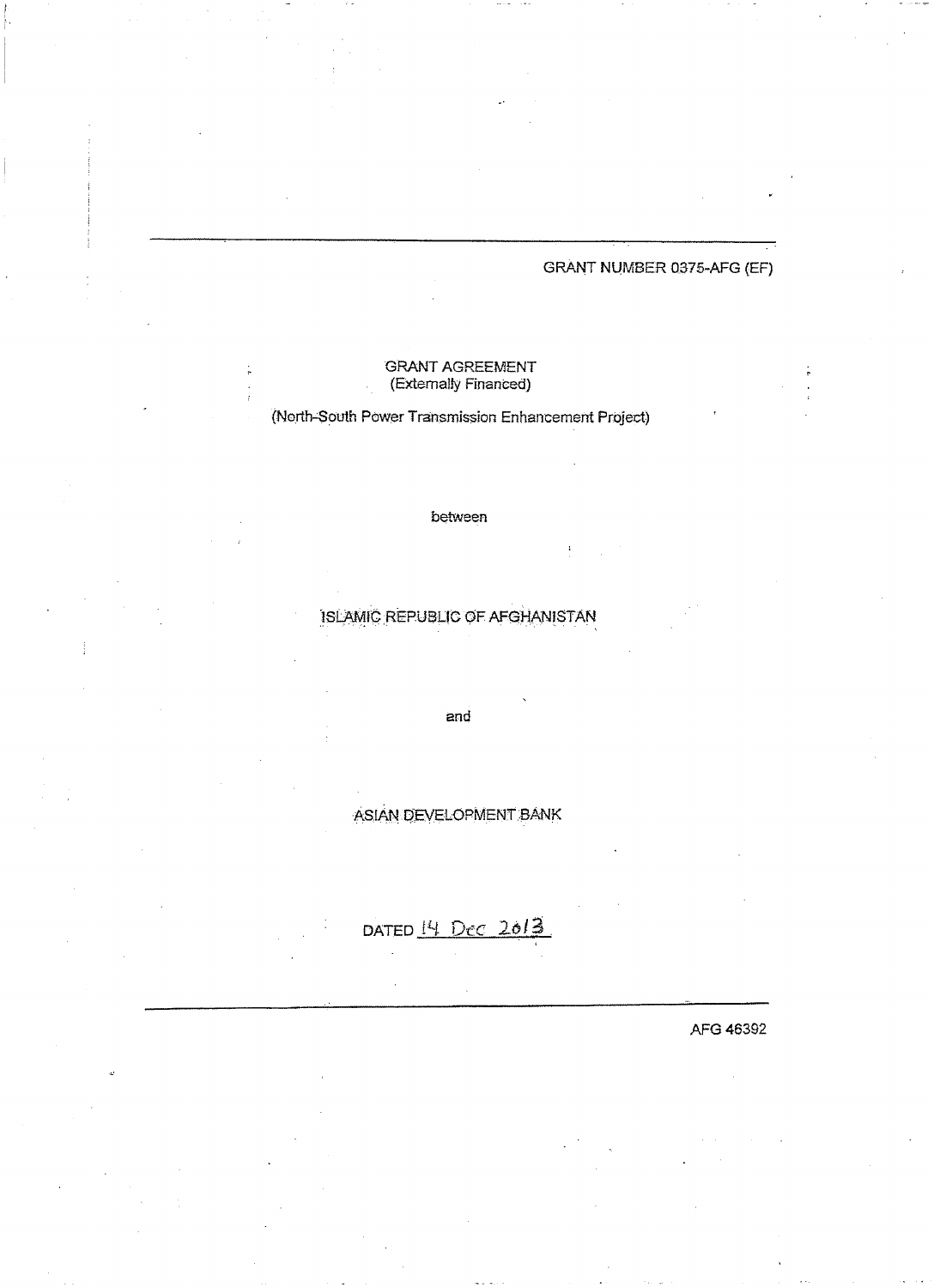### **GRANT AGREEMENT (Externally Financed)**

 GRANT AGREEMENT dated 14 December 2013 between ISLAMIC REPUBLIC OF AFGHANISTAN ("Recipient") and ASIAN DEVELOPMENT BANK ("ADB").

#### WHEREAS

(A) by a grant agreement between the Recipient and ADB ("ADB Grant Agreement"), ADB has agreed to make a grant ("ADB Grant") to the Recipient from ADB's Special Funds resources in the amount of ninety-nine million Dollars (\$99,000,000) for the purposes of the Project described in Schedule 1 to the ADB Grant Agreement;

(B) ADB has established a multi-donor trust fund, the Afghanistan Infrastructure Trust Fund ("AITF"), to provide co-financing support to infrastructure projects in Afghanistan, to be administered by ADB; and

 (C) ADB has agreed to make a grant to the Recipient from the AITF for the purposes of the Project upon the terms and conditions set forth herein;

NOW THEREFORE the parties agree as follows:

## **ARTICLE I**

#### **Grant Regulations; Definitions**

Section 1.01. All provisions of the Externally Financed Grant Regulations of ADB, dated 8 April 2009 ("Grant Regulations"), are hereby made applicable to this Grant Agreement with the same force and effect as if they were fully set forth herein.

Section 1.02. Wherever used in this Grant Agreement, the several terms defined in the Grant Regulations and in the ADB Grant Agreement have the respective meanings therein set forth unless modified herein or the context otherwise requires.

## **ARTICLE II**

#### **The Grant**

Section 2.01. (a) ADB agrees to make available to the Recipient a grant from the AITF in the amount of one hundred seventeen million Dollars (\$117,000,000).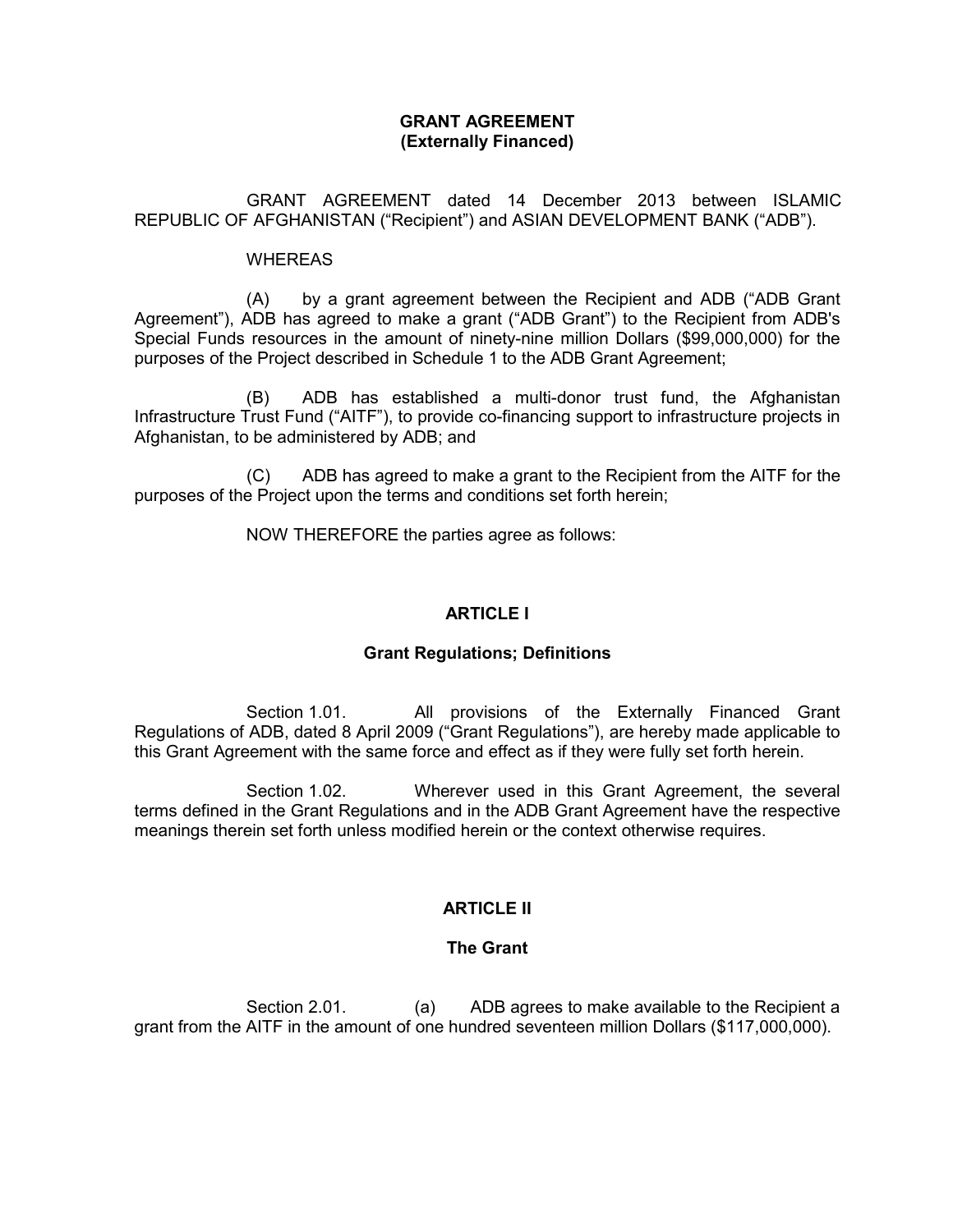### **ARTICLE III**

#### **Use of Proceeds of the Grant**

Section 3.01. The Recipient shall cause the proceeds of the Grant to be applied to the financing of expenditures on the Project in accordance with the provisions of this Grant Agreement.

Section 3.02. The proceeds of the Grant shall be allocated and withdrawn in accordance with the provisions of Schedule 1 to this Grant Agreement, as such Schedule may be amended from time to time by agreement between the Recipient and ADB.

Section 3.03. Except as ADB may otherwise agree, the Recipient shall procure, or cause to be procured, the items of expenditure to be financed out of the proceeds of the Grant in accordance with the provisions of Schedule 3 to the ADB Grant Agreement.

Section 3.04. The Grant Closing Date for the purposes of Section 8.02 of the Grant Regulations shall be 30 June 2017 or such other date as may from time to time be agreed between the Recipient and ADB.

#### **ARTICLE IV**

#### **Particular Covenants**

Section 4.01. In the carrying out of the Project and operation of the Project facilities, the Recipient shall perform, or cause to be performed, all obligations set forth in Schedule 4 to the ADB Grant Agreement.

 Section 4.02. The Recipient shall enable ADB's representatives to inspect the Project, the Works, and any relevant records and documents.

Section 4.03. ADB shall disclose the annual audited financial statements for the Project and the opinion of the auditors on the financial statements within 30 days of the date of their receipt by posting them on ADB's website.

Section 4.04. The Recipient acknowledges and agrees that this Grant Agreement is entered into by ADB, not in its individual capacity, but as the administrator for the AITF. Accordingly, the Recipient agrees that (i) it may only withdraw Grant proceeds to the extent that ADB has received proceeds for the Grant from the AITF; and (ii) that ADB does not assume any obligations or responsibilities of the AITF in respect of the Project or the Grant other than those set out in this Grant Agreement.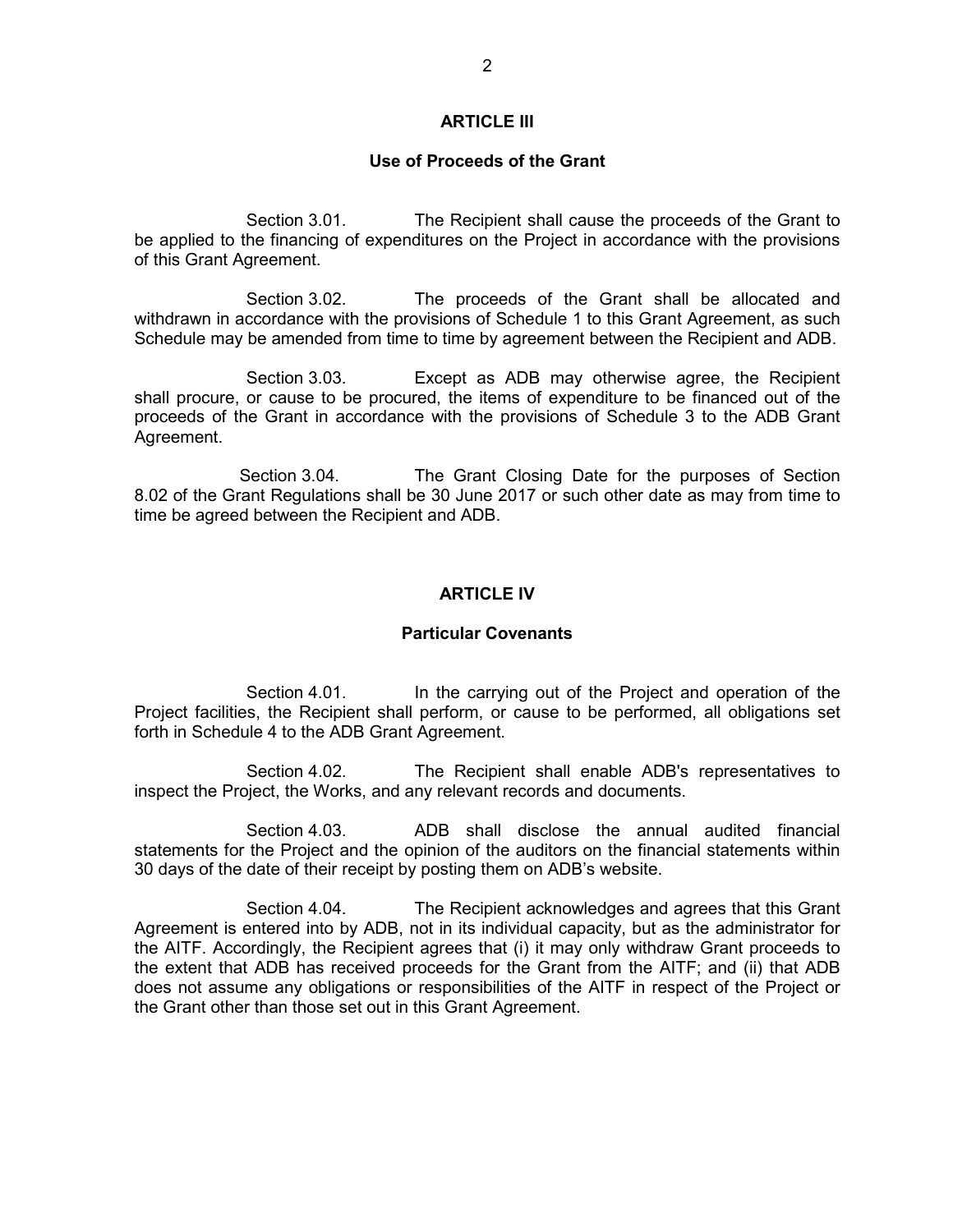## **ARTICLE V**

#### **Suspension**

Section 5.01. The following are specified as additional events for suspension of the right of the Recipient to make withdrawals from the Grant Account for the purposes of Section 8.01(k) of the Grant Regulations:

- (a) the ADB Grant shall have become liable for suspension or cancellation;
- (b) the Recipient or DABS shall have failed to perform any of their respective obligations under the Subsidiary Loan Agreement; and
- (c) DABS's organizational structure shall have been significantly altered in such a manner that in the reasonable opinion of ADB will or may adversely affect the carrying out of the Project or the operation of Project facilities.

#### **ARTICLE VI**

#### **Effectiveness**

Section 6.01. The following are specified as additional conditions to the effectiveness of this Grant Agreement for the purposes of Section 9.01(e) of the Grant Regulations:

- (a) the ADB Grant Agreement has been duly authorized, executed and delivered on behalf of the Recipient and all conditions precedent to its effectiveness (other than a condition requiring the effectiveness of this Grant Agreement, the Project 5 Grant Agreement and the Subsidiary Loan Agreement) have been fulfilled;
- (b) the Subsidiary Loan Agreement has been duly authorized, executed and delivered on behalf of the Recipient and DABS and all conditions precedent to its effectiveness (other than a condition requiring the effectiveness of this Grant Agreement and the ADB Grant Agreement) have been fulfilled; and
- (c) the Project 5 Grant Agreement has been duly authorized, executed and delivered on behalf of the Recipient and all conditions precedent to its effectiveness (other than a condition requiring the effectiveness of this Grant Agreement and the AITF Grant Agreement) have been fulfilled.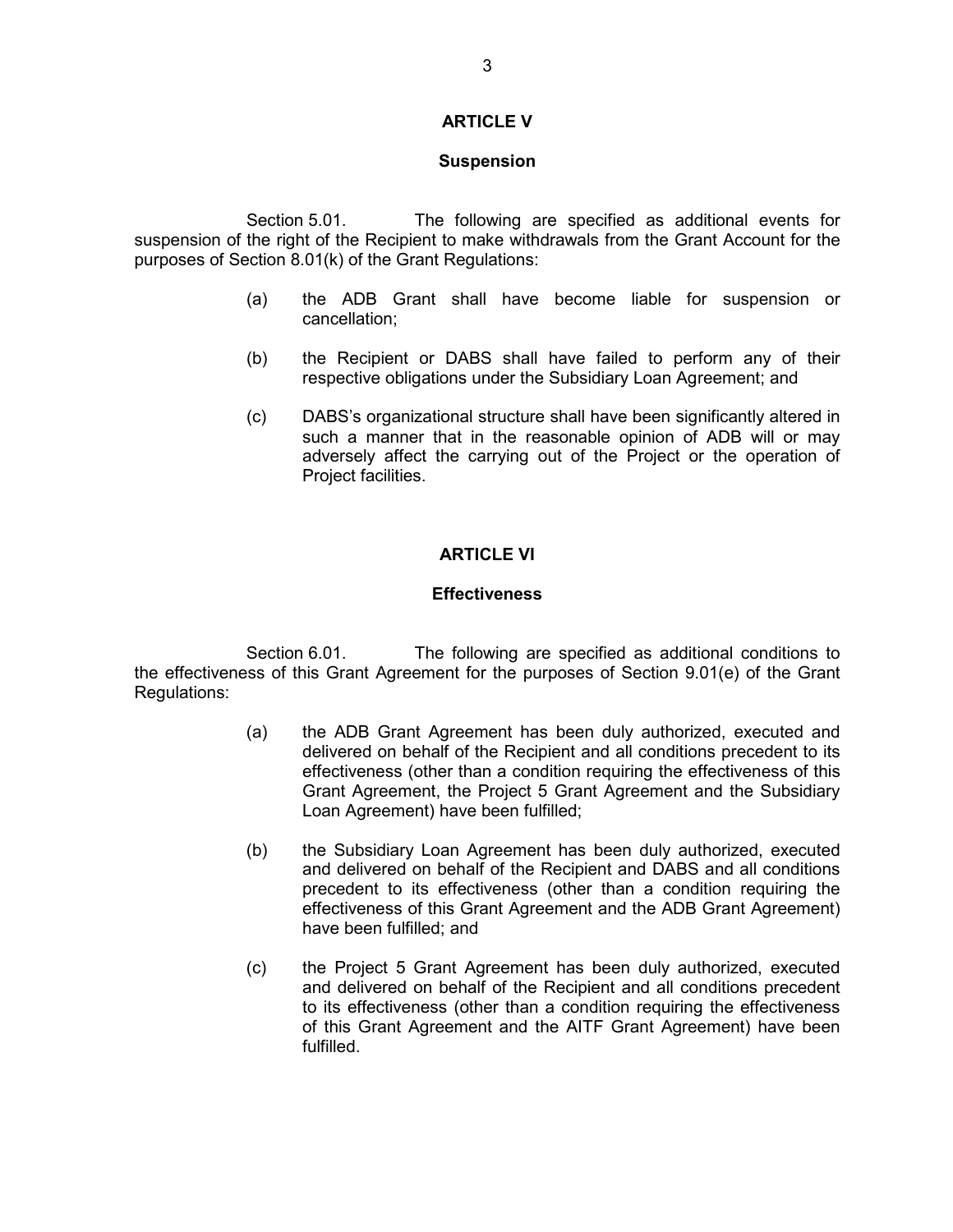Section 6.02. The following are specified as additional matters, for the purposes of Section 9.02(c) of the Grant Regulations, to be included in the opinion or opinions to be furnished to ADB:

- (a) the ADB Grant Agreement has been duly authorized, executed and delivered on behalf of the Recipient, and is legally binding on the Recipient in accordance with its terms;
- (b) the Subsidiary Loan Agreement has been duly authorized, executed and delivered on behalf of the Recipient and DABS, and is legally binding on the parties in accordance with its terms; and
- (c) the Project 5 Grant Agreement has been duly authorized, executed and delivered on behalf of the Recipient, and is legally binding on the Recipient in accordance with its terms.

Section 6.03. A date 90 days after the date of this Grant Agreement is specified for the effectiveness of this Grant Agreement for the purposes of Section 9.04 of the Grant Regulations.

#### **ARTICLE VII**

#### **Miscellaneous**

Section 7.01. The Minister of Finance of the Recipient is designated as representative of the Recipient for the purposes of Section 11.02 of the Grant Regulations.

Section 7.02. The following addresses are specified for the purposes of Section 11.01 of the Grant Regulations:

#### For the Recipient

 Ministry of Finance Pashtonistan Watt Kabul, Afghanistan

Facsimile Number:

93-20-210-2838.

# For ADB

 Asian Development Bank 6 ADB Avenue Mandaluyong City 1550 Metro Manila **Philippines**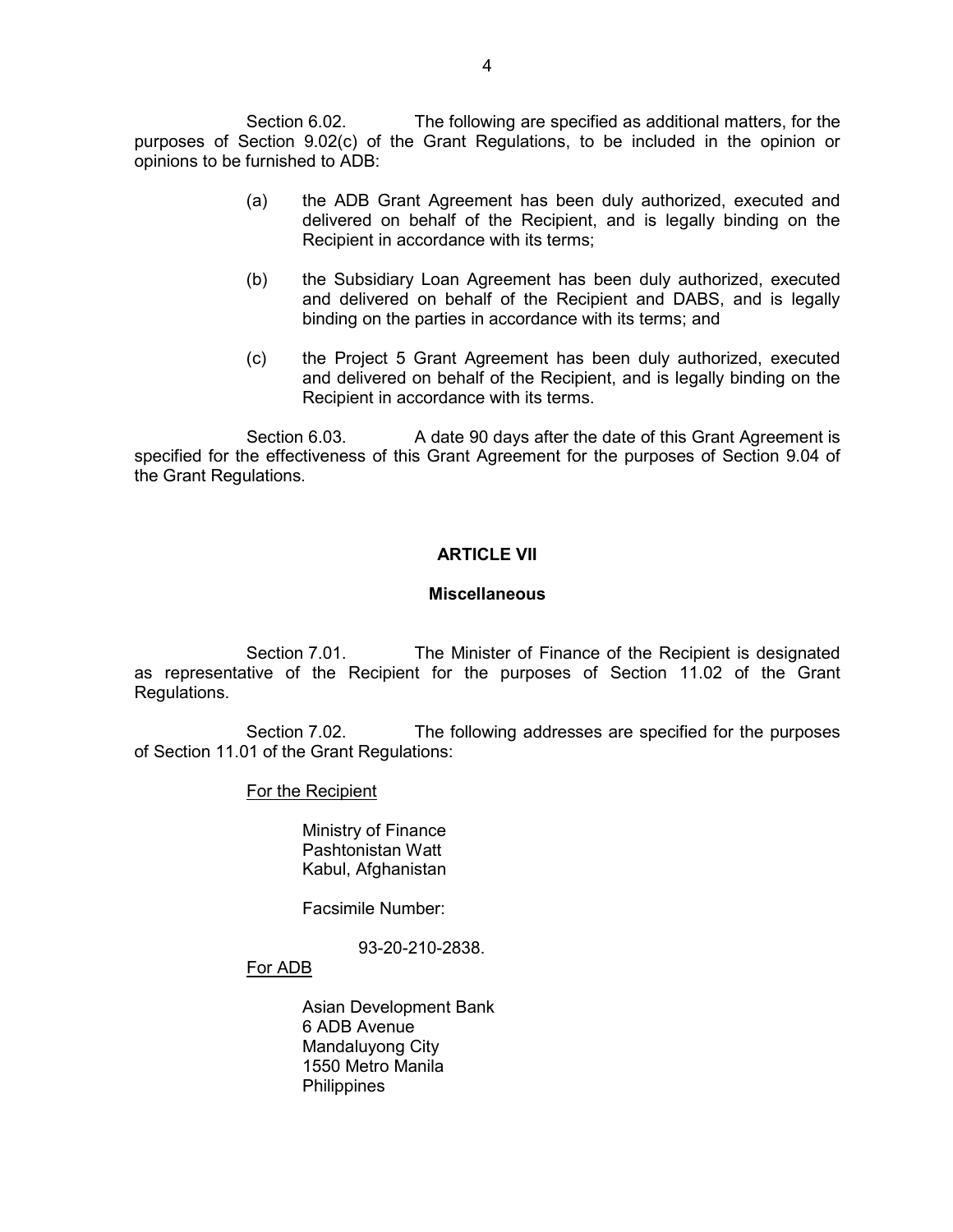Facsimile Numbers:

 $\begin{array}{c} \hline \end{array}$ 

(632) 636-2444  $(632)$  636-2301.

IN WITNESS WHEREOF the parties hereto, acting through their<br>representatives thereunto duly authorized, have caused this Grant Agreement to be signed in<br>their respective names as of the day and year first above written and principal office of ADB.

By

**ISLAMIC REPUBLIC OF AFGHANK** AN: By DR. OMAR ZAKHILWAL

Minister of Finance-

#### **ASIAN DEVELOPMENT BANK**

**JOJI TOKESHI** Country Director<br>Afghanistan Resident Mission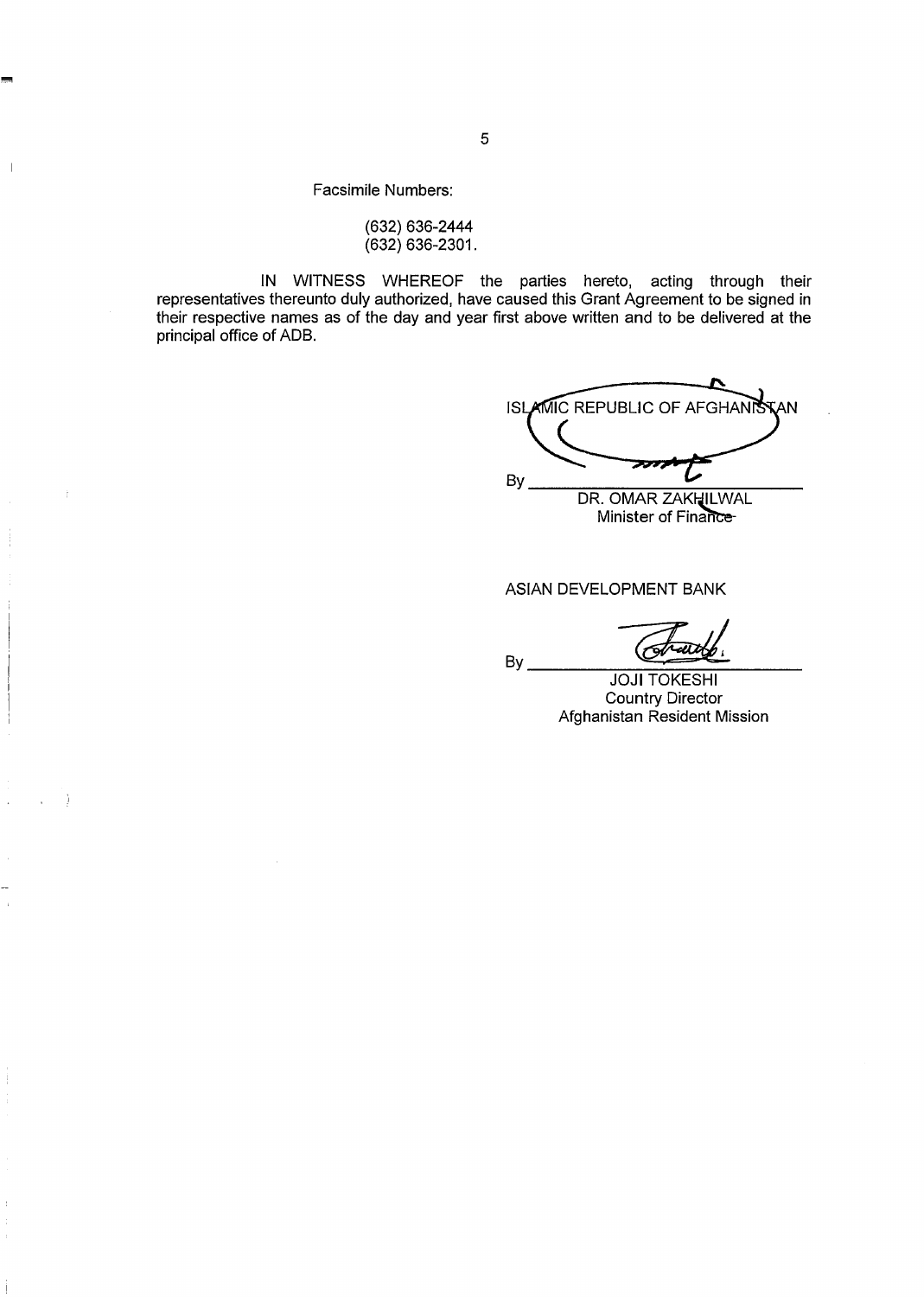## **SCHEDULE 1**

## **Allocation and Withdrawal of Grant Proceeds**

### **General**

1. The table attached to this Schedule sets forth the Categories of items of expenditure to be financed out of the proceeds of the Grant and the allocation of the Grant proceeds to each such Category ("Table"). (Reference to "Category" in this Schedule is to a Category of the Table.)

## Basis for Withdrawal from the Grant Account

2. Except as ADB may otherwise agree, the proceeds of the Grant shall be disbursed on the basis of the withdrawal percentage for each item of expenditure set forth in the Table.

## **Reallocation**

3. Notwithstanding the allocation of Grant proceeds and the withdrawal percentages set forth in the Table,

 (a) if the amount of the Grant allocated to any Category appears to be insufficient to finance all agreed expenditures in that Category, ADB may, by notice to the Recipient, (i) reallocate to such Category, to the extent required to meet the estimated shortfall, amounts of the Grant which have been allocated to another Category but, in the opinion of ADB, are not needed to meet other expenditures, and (ii) if such reallocation cannot fully meet the estimated shortfall, reduce the withdrawal percentage applicable to such expenditures in order that further withdrawals under such Category may continue until all expenditures thereunder shall have been made; and

 (b) if the amount of the Grant allocated to any Category appears to exceed all agreed expenditures in that Category, ADB may, by notice to the Recipient, reallocate such excess amount to any other Category.

#### Disbursement Procedures

4. Except as ADB may otherwise agree, the Grant proceeds shall be disbursed in accordance with the Loan Disbursement Handbook.